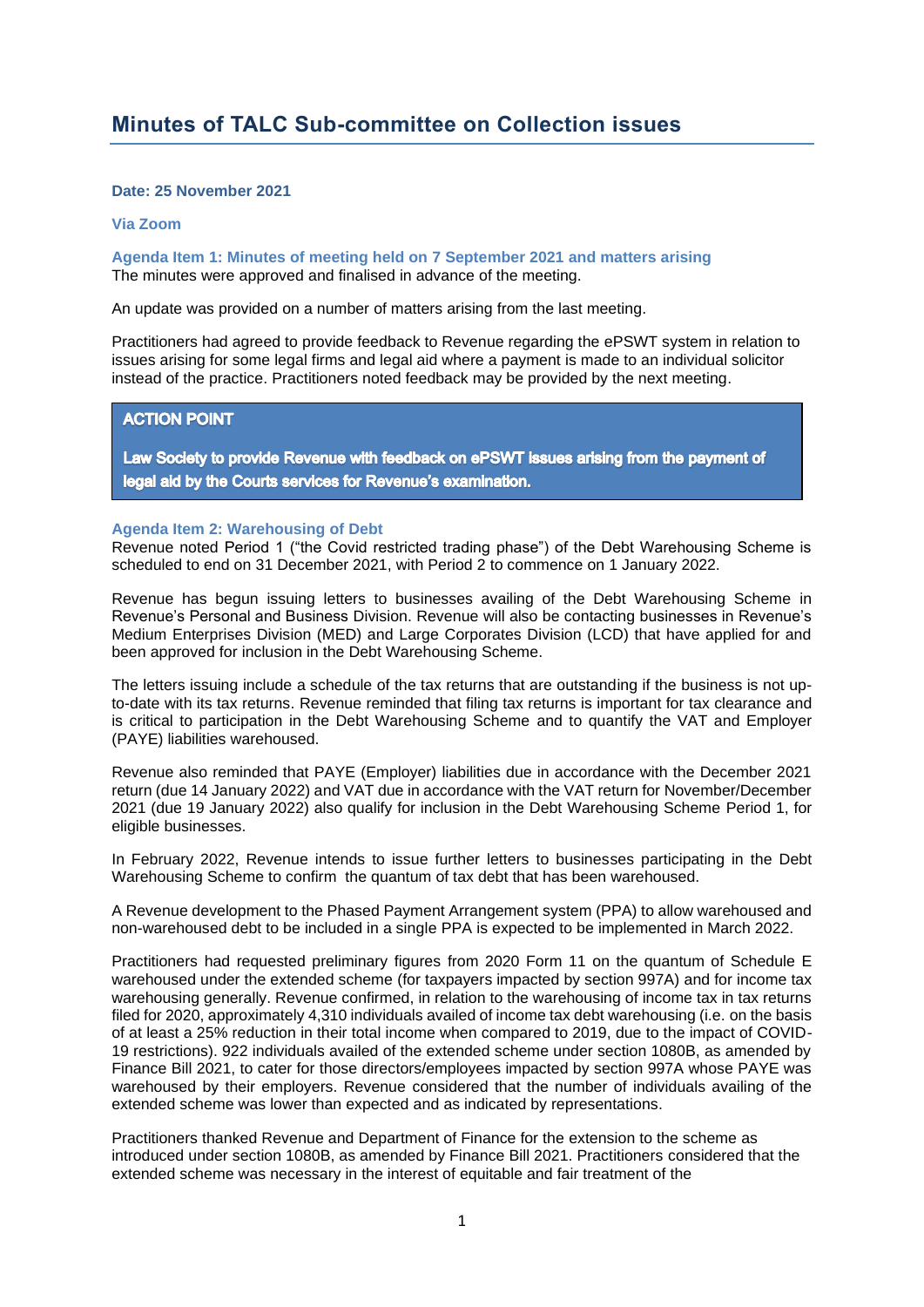directors/employees impacted by section 997A, whose employers' PAYE was warehoused. It was a very welcome development for practitioners and those directors/employees concerned about the crystallisation of a large tax liability on filing their 2020 Form 11.

### **Agenda Item 3: COVID-19 measures**

## Revenue update on Covid Restriction Support Scheme (CRSS) and Business Resumption Support Scheme (BRSS)

Both the CRSS and the BRSS are in the final stages at this point in time. Approximately 22,000 businesses have availed of the CRSS, with 94% of these businesses within the case base of Revenue's Business Division. 39 businesses are currently availing of the scheme. 47 appeals have been lodged with the Tax Appeals Commission in respect of claims for CRSS rejected by Revenue.

Revenue reminded of the 8-week deadline for the submission of CRSS claims, with reference to the triple "restart week" payment for eligible businesses which resumed trading on 22 October 2021 i.e. a closing date for claims of 17 December 2021.

The closing date for making an application under the BRSS is Tuesday, 30 November 2021. As of the week commencing 22 November payments of €5.5 million have been paid out with the majority of claimants in Revenue's Business Division case base. 130 BRSS applications have been refused. The rejections were due to the businesses not meeting the scheme conditions, for example, a business not actively trading or a Case II trade. No appeals have been lodged to date.

## Tax clearance status for COVID Supports where additional time to file income tax returns granted

Practitioners sought confirmation that a taxpayer would still retain tax clearance (be regarded as tax compliant) where Revenue had agreed additional time with the agent to file the taxpayer's income tax return, due to exceptional difficulties arising from COVID-19.

Revenue confirmed that where additional time to file a tax return has been agreed, this should not have any impact on the tax clearance status of a taxpayer, provided the taxpayer does not have other compliance issues.

Revenue also advised that a review of the tax clearance status of Revenue's Medium Enterprise Division (MED) and Large Cases Division (LCD) clients was carried out recently resulting in clearance being rescinded in 560 cases. 60% of the cases in question had outstanding returns and 40% had other compliance issues. Revenue confirmed that the VAT Return of Trading Details (RTD) return was not used as a source of non-compliance for the review and other compliance issues resulted in the tax clearance being rescinded.

#### Implications of 16 November Government announcement for Support Schemes

Practitioners requested an update on whether the public health measures announced on 16 November have any immediate implications for claims for supports, such as CRSS.

Revenue confirmed that the CRSS is due to cease on 31 December 2021, this date is set in legislation and there is no provision in the Finance Bill for its extension. In response to queries, Revenue noted it may be possible for nightclubs to qualify for the CRSS up to 31 December on the basis of the public health restrictions announced on 16 November if the eligibility criteria are met. Requests would be considered on a case-by-case basis.

## **Agenda Item 4: Local Property Tax (LPT) update**

Revenue contacted 1.4 million property owners in respect of 2 million properties in advance of the LPT filing deadline. The provisional LPT statistics, published on 7 September, show that returns and payments are filed and fully up to date in respect of 1,357,800 properties. The 2022 LPT return compliance rate is now 79%, with a payment compliance rate of 89%. Revenue noted very strong engagement by property owners. €115 million has already been paid in respect of LPT for 2022, a total of €378 million in new payment arrangements have been put in place and a further €50 million is secured through annualised payment methods.

Over 91% of returns were filed online and over 50% of properties valuations fell into Bands 1 and 2. Revenue considered that the valuations are broadly in line with expectations and with CSO data, and preliminary analysis of valuations will be issued.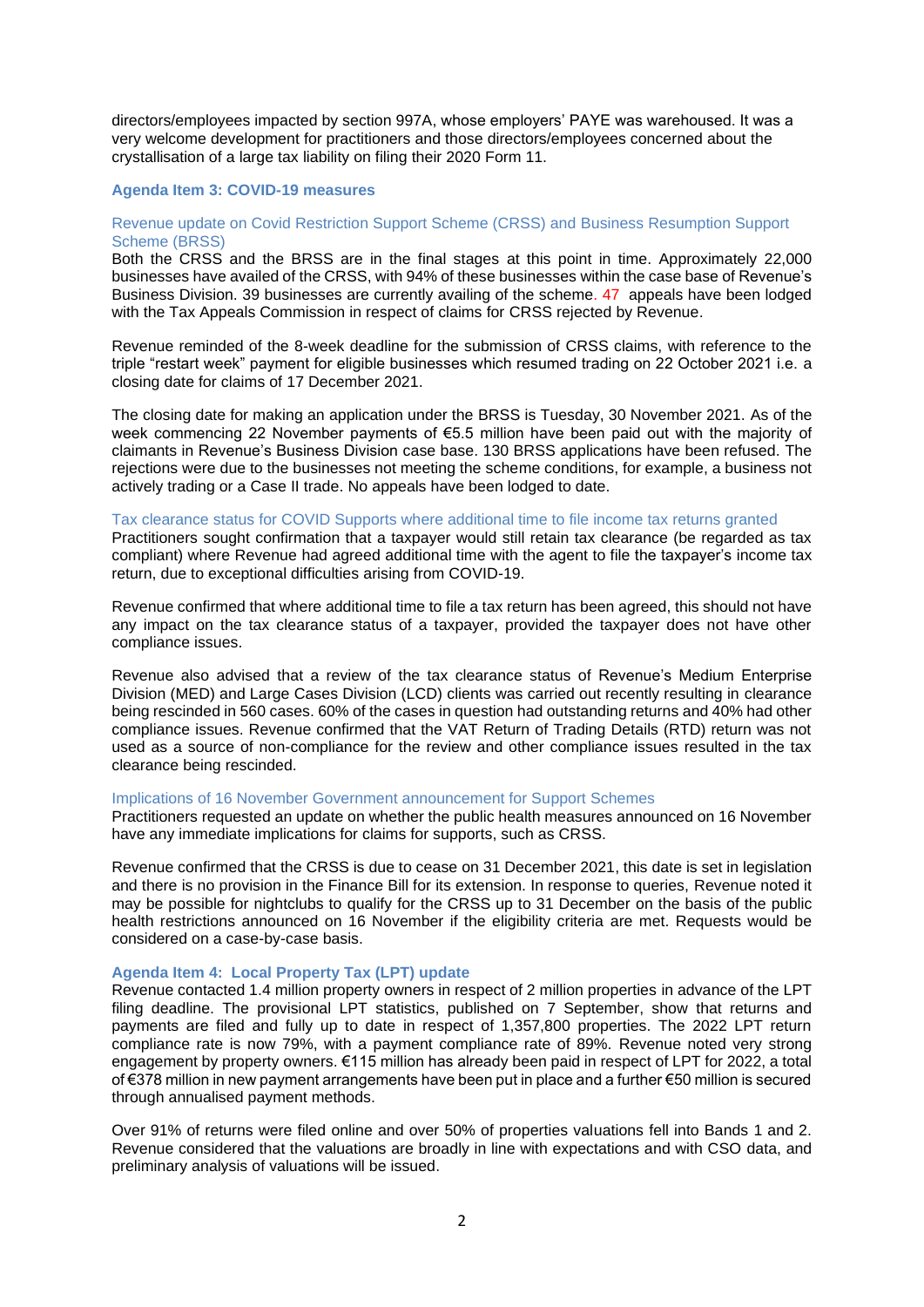Practitioners noted a 6-7 week wait for a reply to queries in some cases and questioned whether extra case workers had been allocated to LPT given the large volume of correspondence on hand. Revenue noted it received in excess of 366,000 phone calls and 76,200 items of correspondence in relation to LPT. Revenue is working through the large volume of correspondence and work items that need to be actioned. Additional resources have been allocated to work through the items on hand. Approximately 3,000 to 4,000 work items are processed on a daily basis and Revenue is making significant headway on the backlog.

Revenue is working with certain taxpayers to help file the LPT returns where there are ongoing queries. Revenue is also assisting a number of taxpayers that have not met their LPT obligations.

In respect of the sale or transfer of residential properties, all properties sold between now and the end of the year must consider the LPT valuation for clearance purposes and Revenue has been working with the Law Society as regards clearances, which are processed with the 5-day customer service standard.

In response to queries regarding the Minister for Finance, Paschal Donohoe T.D., confirmation that information from the LPT returns would be used for vacant property tax, Revenue noted it is still at an early stage in analysing the data.

Practitioners raised the need to engage with Revenue to calculate interest on LPT arrears in advance of a property sale closing and whether there is scope for simplification, such as an online calculation tool. Revenue noted that maintaining the LPT register requires a lot of manual intervention as properties change ownership so frequently. However, Revenue may consider suggestions for simplification if practitioners wish to put forward suggestions.

Practitioners requested scope for the Agent Link Notification Form to be amended as currently the form does not include a check box for LPT, yet agents may be told by Revenue to complete the form to link to LPT. Agents may need to engage with Revenue in relation to an "LPT surcharge" on the income tax return for example. Revenue agreed to review the Agent Link Notification Form and consider including an additional check box for LPT.

# **ACTION POINT**

Revenue to review the Agent Link Notification Form as regards an additional check box for LPT.

## **Agenda Item 5: Debt Management Services (DMS) update**

Revenue confirmed it is continuing with a cautious and incremental approach to the resumption of Debt Management. Revenue is focusing on certain sectors based on risk factors and remains conscious of the impact of the pandemic on certain sectors. Revenue is making additional contacts with businesses before considering enforcement. The Phased Payment Arrangements continue to allow some flexibility and can provide for up to a 60-month term for repayment in certain circumstances. .

## **Agenda Item 6: ROS Issues**

## ROS Pay & File – number of returns filed by the deadline versus expected and root cause of service interruption on 9 November

Approximately 560,000 tax returns were filed by the extended ROS deadline of 5pm on 19 November, with €2.7 billion in tax paid (a 6% increase on the previous year).

Revenue received requests from 144 tax agents seeking additional time to file 4,700 income tax returns for 2020 on the basis of their exceptional difficulties in meeting the filing deadline, due to COVID-19. This is a significant increase on the prior year when 59 tax agents sought an extension. All of the requests received have been processed and the facility to make such a request has now closed.

Revenue reminded that ROS automatically applies a late filing surcharge when a return is submitted after the filing deadline. Therefore, the returns included on the lists agreed with Revenue will be surcharged by the system when filed and the surcharges will need to be removed manually by Revenue. Revenue intends to review the returns after the agreed extension date has passed and then remove the surcharges, where the returns are filed in accordance with the agent's agreement with Revenue.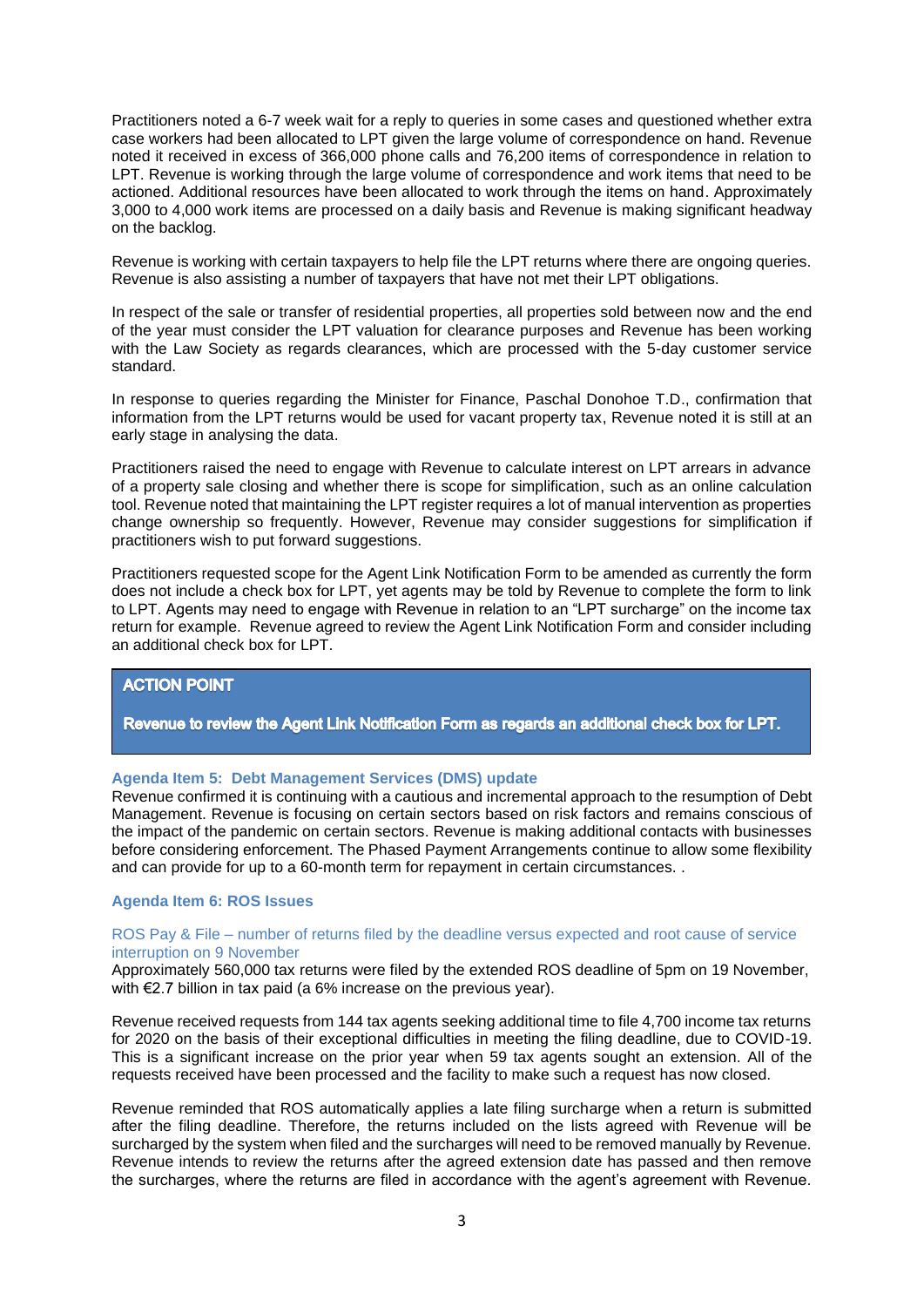Revenue requested practitioners' patience and forbearance in light of the work required from Revenue staff to manually remove surcharges in a significant number of cases. Updated assessments without surcharges will issue in due course after the extension date agreed with the practitioner.

Revenue's IT team noted that the ROS interruption on 9 November was caused by a network issue. Analysis is underway to identify the exact issue that gave rise to the disruption. The ROS service interruption was limited to approximately an hour. Revenue is working to ensure this issue does not happen again or if it does reoccur that the backup systems come into operation quicker to reinstate the ROS service quicker.

## iXBRL filings

Practitioners sought feedback on the figures for filed iXBRL financial statements for the 31 December 2020 year end and raised the challenges in conducting company audits during a pandemic and its knock on effect on the preparation and finalisation of financial statements. In light of the exceptional circumstances, practitioners sought a facility to avail of additional time to submit iXBRL tagged final financial statements on a case by case basis, when the 23 December 2021 deadline could not be met. The recent extension of the CRO deadline in recognition of the difficulties caused by the pandemic was noted.

Revenue confirmed 44% or 8,376 iXBRL submissions with December year ends have been filed to date out of a total 18,835 submissions due. Revenue confirmed 2021 filings are ahead of expectations when compared to 2019 filing statistics.

It was noted that scope to submit draft iXBRL financial statements is set out in the iXBRL Manual but it is limited and the final financial statements are required.

Revenue confirmed there would be no formal extension to the iXBRL filing deadline on ROS. However, Revenue recognised that companies may need to seek and be provided with additional time to submit iXBRL accounts, on a case by case basis, where there are extenuating circumstances due to COVID-19. Revenue agreed to consider the matter further, engage with their colleagues and revert to practitioners with Revenue's position for circulation to members following the meeting.

# **ACTION POINT**

Revenue to revert with a position for circulation to professional bodies' members regarding dealing with extenuating circumstances delaying the submission of financial statements in IXBRL format -Revenue response is reproduced in in Appendix.

## **Agenda Item 7: PAYE**

## PAYE Payment Processing

Practitioners requested whether PAYE payments receipts could be modelled on the income tax output or whether the current email output for a PAYE payment could show the taxpayer's name and registration and payment amount.

Revenue had insufficient time before the meeting to consider the matter fully and agreed to review the issue and revert separately. Revenue requested some examples from practitioners on the issues encountered. Revenue confirmed it would not be able to include a taxpayer's name and registration on an email confirmation as it is not secure. Revenue agreed to consider the overall request but noted as Revenue is entering peak season for PAYE, Revenue could not commit to reverting quickly.

## **ACTION POINT**

CCAB-I to provide examples of the issues encountered to aid Revenue's consideration of how information could be provided.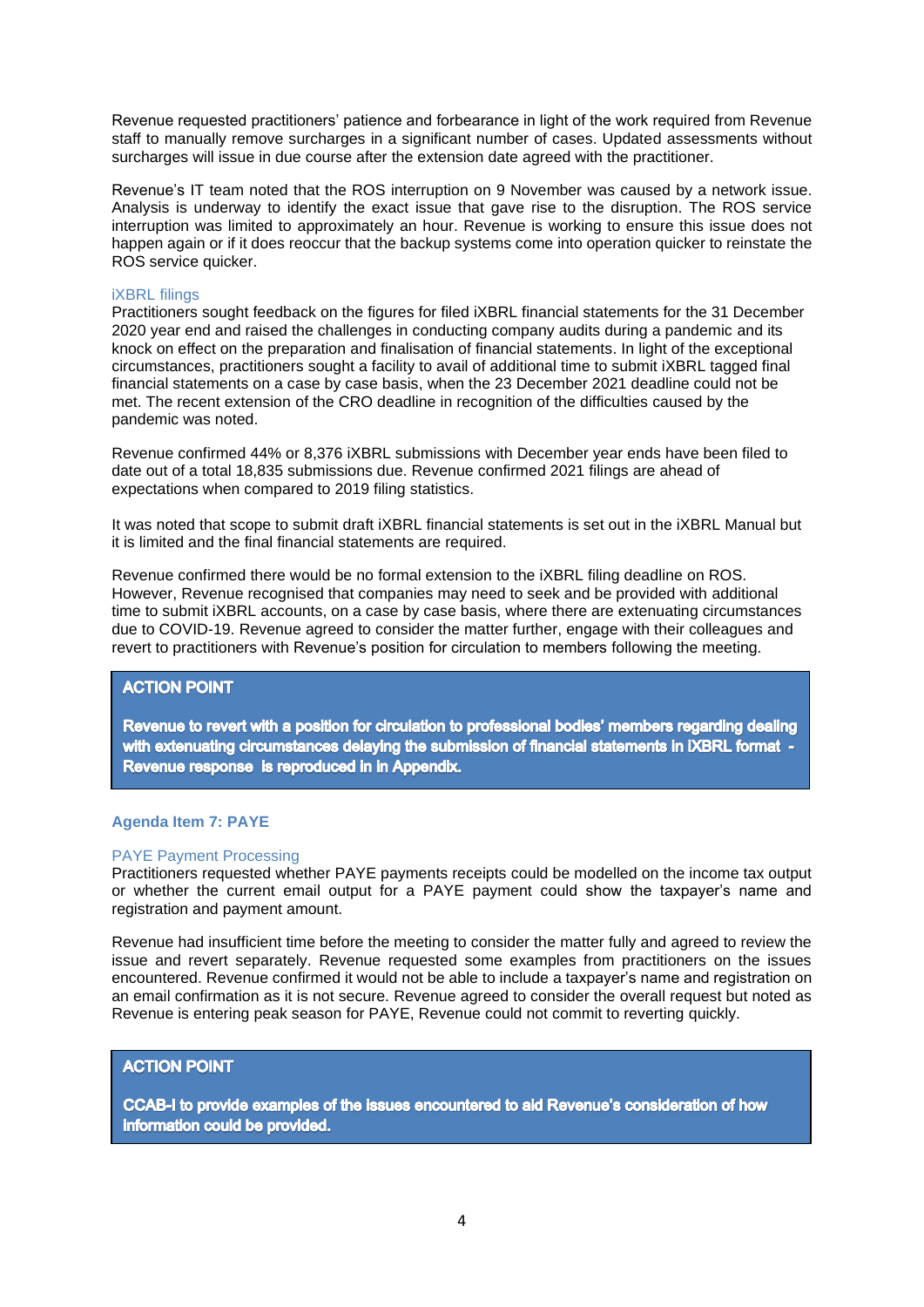#### Update on the introduction of Statutory Sick Pay from 2022 and interaction with payroll reporting

Practitioners requested an update on the implementation of the Sick Leave Bill 2021. CCAB-I noted it wrote to the Department of Trade and Enterprise (DETE) raising concerns on the short lead in time for implementation and lack of consultation with stakeholders.

Revenue confirmed at the meeting that it could not provide an update and the matter is between the Department of Social Protection and DETE.

#### Budget changes for 2022

Revenue's systems will implement the Budget changes to tax credits and the standard rate cut off point for 2022 on the weekend of 27/28 November. The Tax Credit Certificates for 2022, reflecting Budget 2022 changes, will be available from the first week of December.

Revenue confirmed any underpayment of TWSS-related tax and or COVID-PUP for 2020 will be coded forward and shown on the Tax Credit Certificate for those taxpayers that submitted their tax returns and selected to have the underpayment coded over 4 years. Revenue expects increased contacts from taxpayers in January when employees will experience a change in their net pay as a result of the adjustment to their tax credits.

During 2022, Revenue will contact PAYE taxpayers who have not filed income tax returns for 2020 and have an underpayment of tax. In addition, Revenue is planning an active communication campaign on the updated Tax Credit Certificate. Revenue does not have data on the number of employers that paid their employees' tax liabilities arising on subsidy payments made under the TWSS.

## **Agenda Item 8: Reporting on subgroups – My Enquiries/iXBRL**

#### iXBRL

No further update at this time.

#### **MyEnquiries**

The MyEnquiries subgroup met on 24 November. Revenue provided an update on service delivery with Revenue analysis to measure performance against the customer service standard, showing that over 90% of replies to agents are now issuing within the 20-working day service standard.

It was acknowledged at the sub-group, that the professional bodies promotion of the "exceptional contacts" facility for queries outstanding more than 20 working days had increased contact (to 10 and 20 contacts over the last two months increased from 1 or 2 contacts per month). Practitioners also noted the importance of reducing the customer service standard below 20 working days, and the need for some telephone contact through, for example, outbound calls and phone numbers for the exceptional contacts to expedite delayed response. At the sub-group meeting, Revenue took away the matters raised for further consideration.

Revenue also agreed to follow up on whether the number of PAYE notifications in ROS can be streamlined.

#### **Agenda Item 9: ePSWT**

Practitioners requested an update on CCAB-I's submission made in September 2021 and on practical solutions to deal with the issues arising with allocation of the credit in the context of doctors' practices. Revenue advised that it is not in a position to respond to the submission as of yet.

Revenue has engaged with the HSE regarding the GMS contract which has provided background on the legislation under which doctors must operate, which differs from legislation relating to pharmacies, and the consequential impact on PSWT certification and the issue of payments. Revenue has had preliminary discussions with Revenue Legislation Services on the technical issues but has had insufficient time to carry out an analysis of the issues and identify the number of cases not IT registered in their own name to identify the volume of doctors impacted. Practitioners considered it useful to retain this issue on the agenda for further update in 2022.

# **ACTION POINTS**

Revenue to respond to CCAB-I submission. Issue arising from interaction of ePSWT and GMS contract to be brought forward to 2022 agenda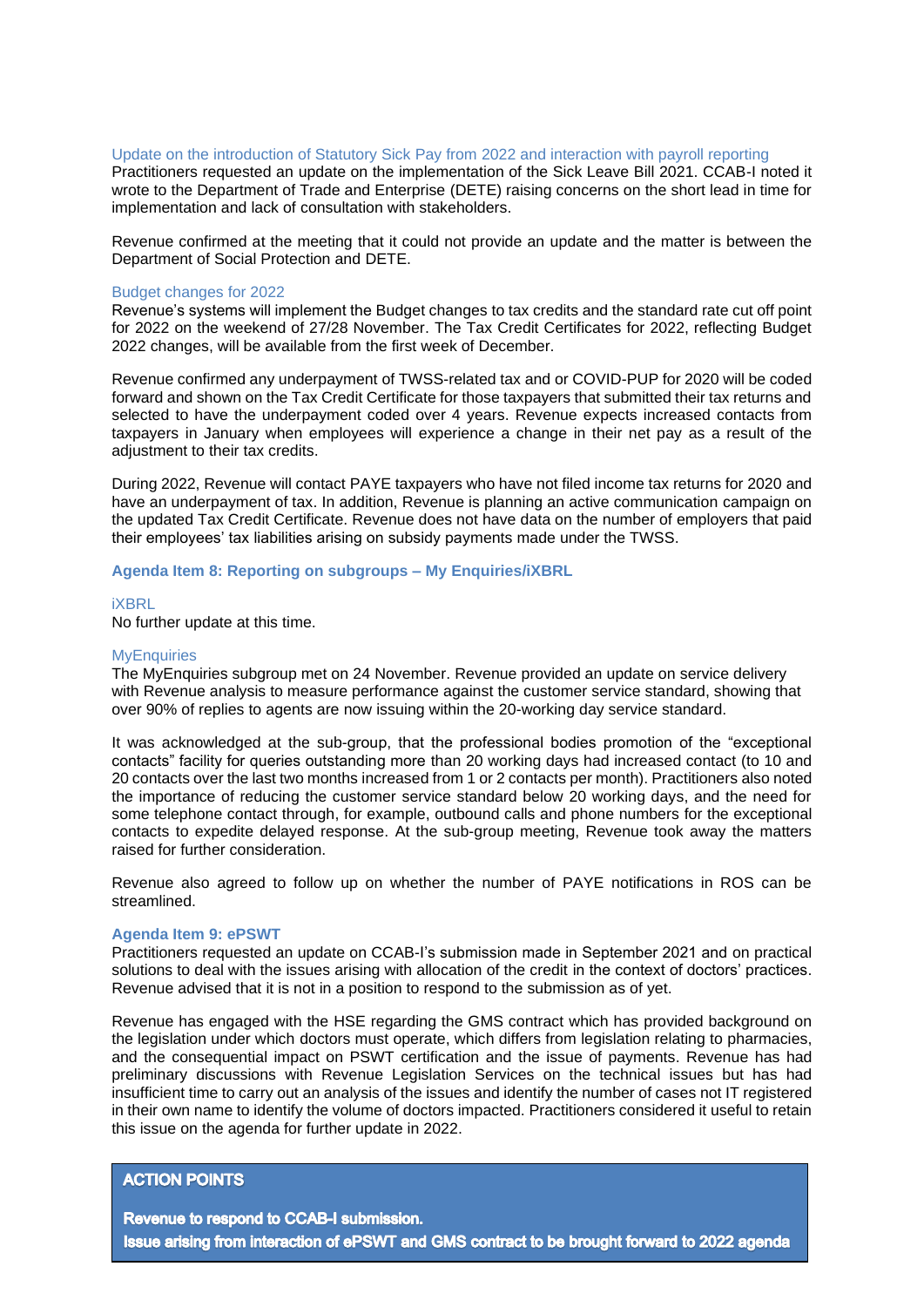## **Agenda Item 9: AOB**

## Finance Bill amendment in relation to corporate non-resident landlords – process where Collection Agent is currently in place

Practitioners noted Finance Bill 2021 amendments to the tax treatment of corporate non-resident landlords from January 2022 to bring them into the charge to Corporation tax (at 25%) rather than income tax. Practitioners queried the position with regards to situations where a Collection Agent is already in place to collect the rents and file a tax return. For example, must the corporate register for Corporation tax and Collection Agent deregister from January, and what will happen with preliminary tax payments already made under the Collection Agent's tax number, must contact be made with Revenue to allocate payments?

Revenue noted that Finance Bill 2021 is yet to be enacted and therefore it is not in a position to provide definitive answers, however, guidance will issue in due course should the section be enacted.

Revenue expects that the Collection Agent will be able to register for corporation tax online and then the income tax registration will be ceased from 31 December 2021. A new corporation tax registration would be put in place from 1 January 2022. It is expected that the Collection agent will be able to selfserve these amendments on ROS. In respect of preliminary tax, even though income tax registration will be ceased, Revenue expects the Collection Agent can file the income tax return and will still be linked to that tax head. Revenue welcomed feedback or queries on procedural aspects.

#### RCT bulk rate reviews in early 2022

Revenue will be running a RCT Bulk Rate Review (BRR) in early 2022 on sub-contractors dealt with by Business Division. Revenue intends to issue correspondence in advance to cases that may be impacted by the BRR, to provide an opportunity for sub-contractors to address any outstanding compliance matters ahead of an actual rate change. The issue of such letters will start in December 2021, with rate changes to be applied over January and February 2022. This will be the first BRR for this cohort of taxpayers since September 2019.

#### Director salaries and payments from the prior year on Form 11

Practitioners queried communications received from Revenue staff querying payments/bonus included on the Form 11 arising from the prior year. Revenue asked for details of the issue arising with a view to engaging with staff if required.

## Chair 2022

The Chair thanked the committee for the constructive engagement over 2021. CCAB-I will be in the Chair for 2022.

| <b>Irish Tax Institute</b>                 | <b>Revenue</b>       |
|--------------------------------------------|----------------------|
| Mr Stephen Gahan (Chair)                   | Mr Joe Howley        |
| Ms Mary Healy                              | Ms Maura Conneely    |
| Mr Paul Wallace                            | Mr Pat Murphy        |
| Mr Andrew Thompson                         | Ms Geraldine Hegarty |
| Ms Lorraine Sheegar (Minutes Co-ordinator) | Ms Katie Clair       |
|                                            | Ms Maureen Marray    |
| <b>Law Society</b>                         | Mr James Fagan       |
| Ms Ruth Higgins                            |                      |
| Ms Deirdre Barnicle                        |                      |
|                                            |                      |
| <b>CCAB-I</b>                              |                      |
| Ms Norah Collender                         |                      |
| Mr Gerry Higgins                           |                      |
| Ms Carla Manning                           |                      |
| Ms Maud Clear                              |                      |
|                                            |                      |